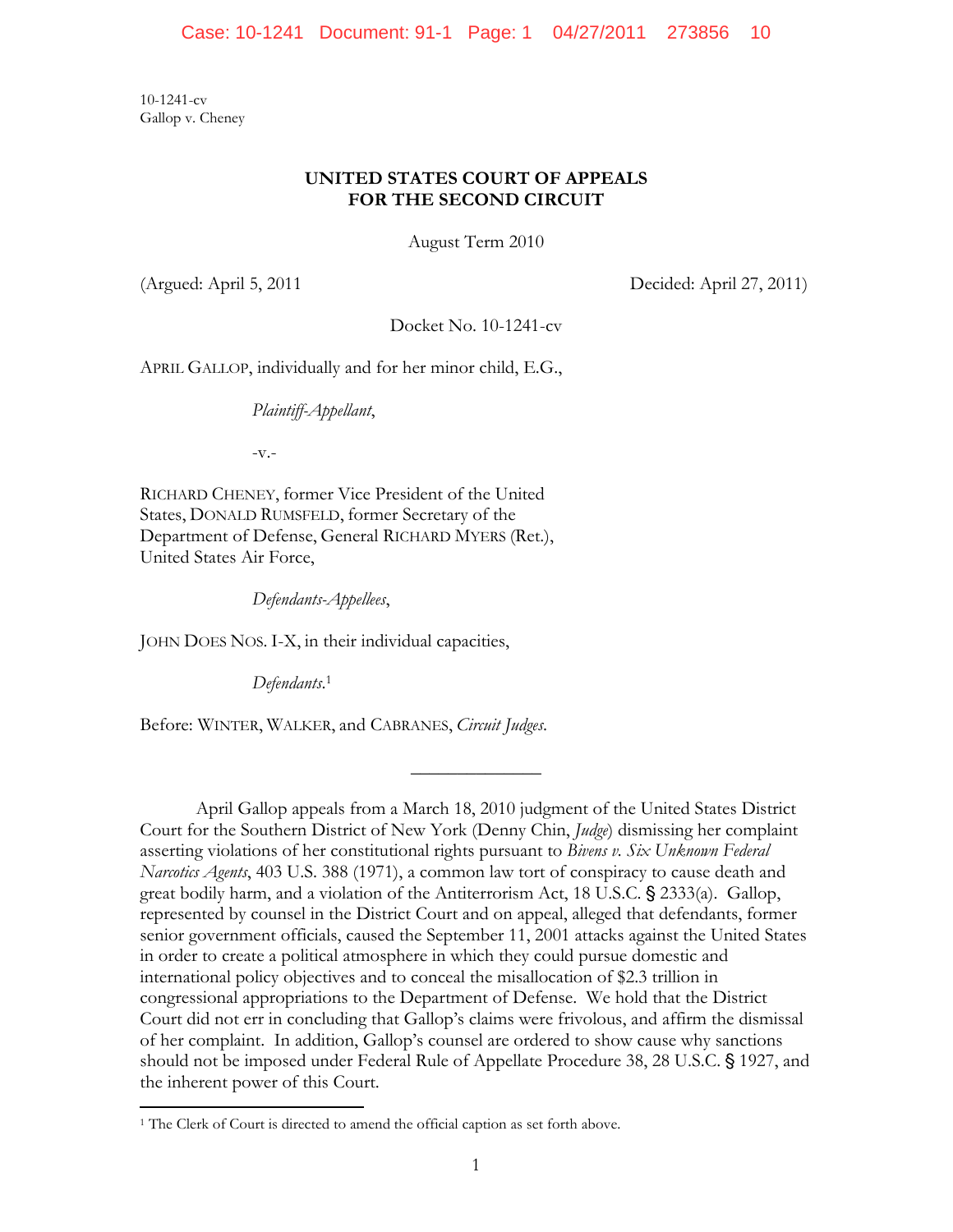### Case: 10-1241 Document: 91-1 Page: 2 04/27/2011 273856 10

WILLIAM W. VEALE (Mustapha Ndanusa, Brooklyn, NY; Dennis Cunningham, San Francisco, CA, *on the brief*), Walnut Creek, CA, *for Petitioner-Appellant April Gallop*.

ALICIA M. SIMMONS, Assistant United States Attorney (Preet Bharara, United States Attorney; Benjamin H. Torrance, Assistant United States Attorney, on the brief), Office of the United States Attorney for the Southern District of New York, New York, NY, *for Defendants-Appellees Richard B. Cheney, Donald H. Rumsfeld and Richard B. Myers*.

JOSÉ A. CABRANES, *Circuit Judge*:

April Gallop ("Gallop") appeals from a March 18, 2010 judgment of the United States District Court for the Southern District of New York (Denny Chin, *Judge*) dismissing her complaint asserting violations of her constitutional rights pursuant to *Bivens v. Six Unknown Federal Narcotics Agents*, 403 U.S. 388 (1971), a common law tort of conspiracy to cause death and great bodily harm, and a violation of the Antiterrorism Act, 18 U.S.C. ' 2333(a). Gallop, represented by counsel in the District Court and on appeal, alleged that defendants, former senior government officials, caused the September 11, 2001 attacks against the United States in order to (a) create a political atmosphere in which they could pursue domestic and international policy objectives and (b) conceal the misallocation of \$2.3 trillion in congressional appropriations to the Department of Defense. The District Court concluded that Gallop's claims were frivolous, and dismissed her complaint for failure to state a claim upon which relief can be granted under Federal Rule of Civil Procedure 12(b)(6). We affirm.

#### **BACKGROUND**

As the sentient world well recalls, on the morning of September 11, 2001, "agents of the al Qaeda terrorist organization hijacked commercial airplanes and attacked the World Trade Center in New York City and the national headquarters of the Department of Defense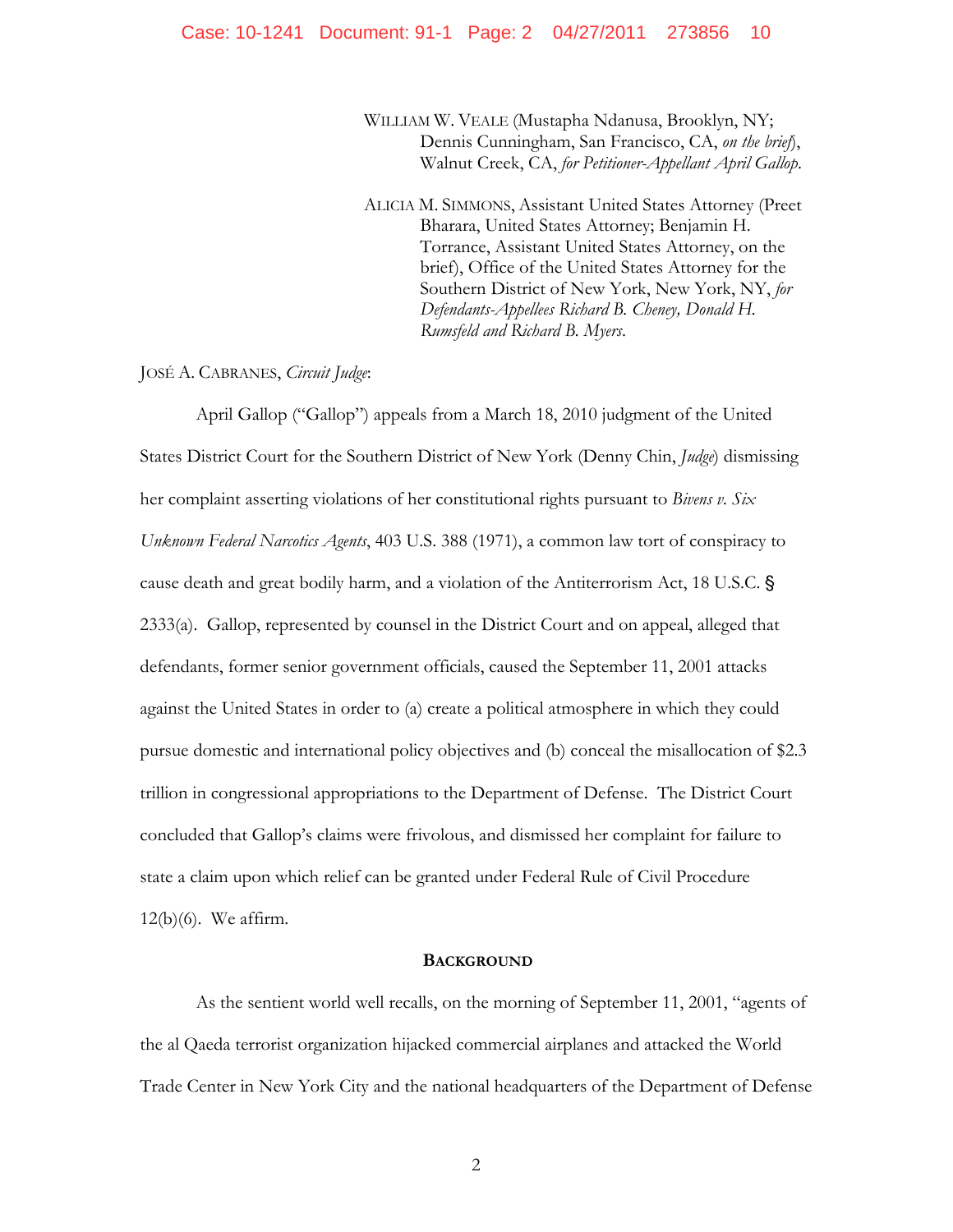### Case: 10-1241 Document: 91-1 Page: 3 04/27/2011 273856 10

in Arlington, Virginia." *Hamdan v. Rumsfeld*, 548 U.S. 557, 567-68 (2006). Among the nearly 3,000 civilians that were killed in the attacks were the 6 crew members and 58 passengers of American Airlines Flight 77, which crashed into the Pentagon at 9:37 a.m. *See, e.g.*, The 9/11 Commission Report: Final Report of the National Commission on Terrorist Attacks Upon the United States 8-10 (2004). The attacks of September 11, 2001 constituted the deadliest attack on American soil since the bombing of Pearl Harbor on December 7, 1941.

On December 15, 2008, Gallop filed a complaint in the District Court alleging the following facts. Gallop, a Specialist in the United States Army, was working in the Pentagon with her infant child, E.G., on September 11, 2001, when a large "explosion" caused the walls and ceiling to collapse on top of her. Complaint **[6** 6. Although she was "knocked" unconscious" by the initial blast, she regained her senses in time to exit the building through a hole in the wall and "collapsed on the grass" outside. Complaint  $\P$  34. She awoke sometime later in the hospital. *Id.* Both she and her son, now seven-years-old, sustained lasting "head and brain injuries" as a result of the explosion. Complaint  $\P$  7.

Apart from these factual allegations, the Complaint hypothesizes a fantastical alternative history to the widely accepted account of the "explosion" that injured Gallop and killed hundreds of other men and women inside the Pentagon. Among other things, Gallop's complaint alleges that American Airlines Flight 77 did not crash into the Pentagon—indeed, that *no* plane crashed into the Pentagon. Complaint  $\P$  4 ("[T]he official story, that a hijacked plane crashed into the Pentagon and exploded . . . is false."). Instead, the Complaint alleges that the United States" most senior military and civilian leaders "cause[d] and arrange[d] for high explosive charges to be detonated inside the Pentagon, and/or a missile of some sort to be fired at the building . . . to give the false impression that hijackers had crashed the plane into the building, as had apparently happened in New York." Complaint  $\P$  3.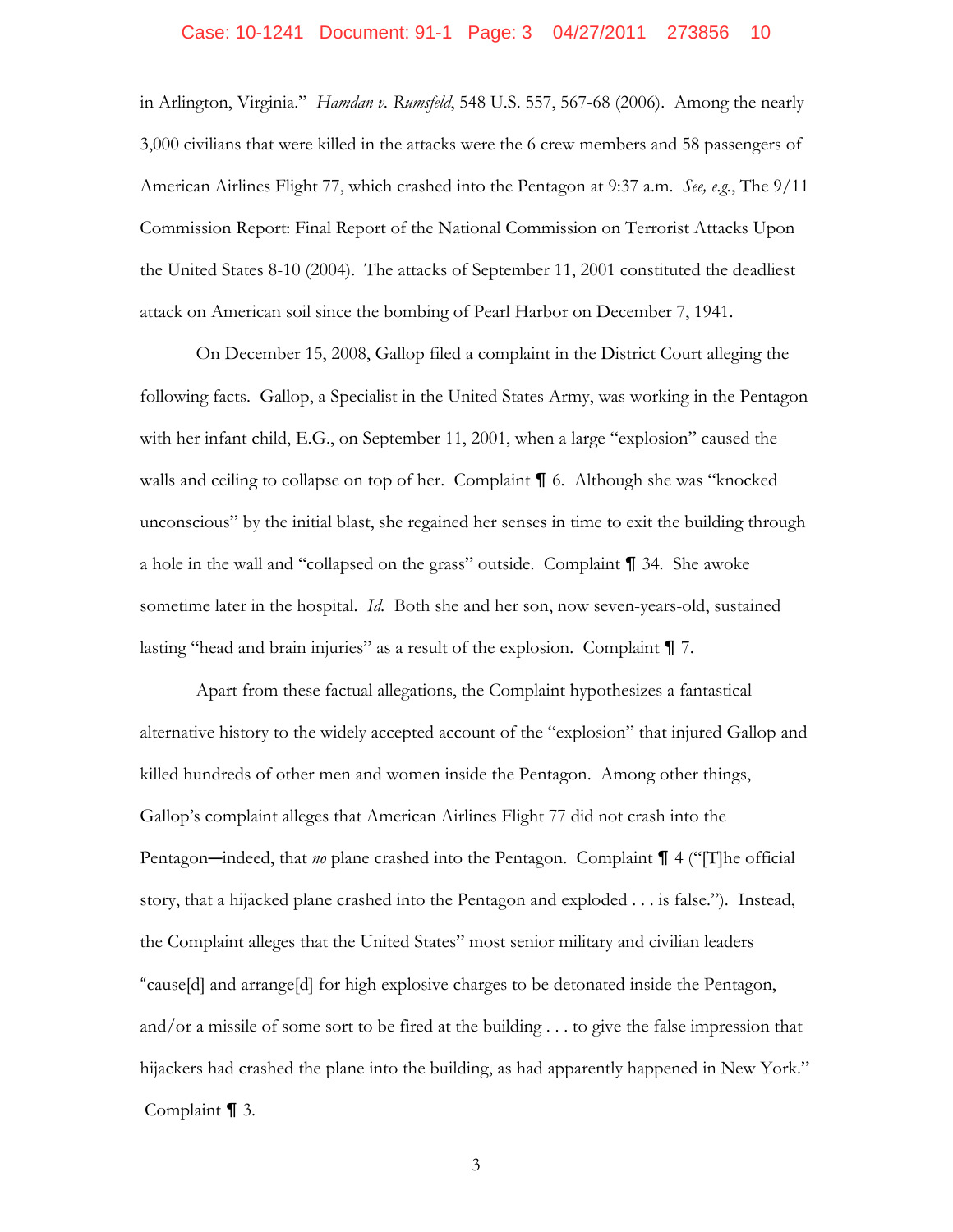# Case: 10-1241 Document: 91-1 Page: 4 04/27/2011 273856 10

Gallop further contends that these officials knew of the September 11 attacks in advance, facilitated their execution, and attempted to cover up their involvement in order to "generate a political atmosphere of acceptance in which [the government] could enact and implement radical changes in the policy and practice of constitutional government in [the United States]." Complaint  $\P$  2. In addition, Gallop alleges that the attacks were intended to conceal the revelation on September 10, 2001 that \$2.3 trillion in congressional appropriations "could not be accounted for" in a recent Department of Defense audit. Complaint  $\P$  42.

Gallop claims that defendants' alleged responsibility for the attack that resulted in the injuries she sustained and the deaths of thousands of others entitles her to compensatory and punitive damages for (1) violations of her rights under the First, Fourth, Fifth and Ninth Amendments of the United States Constitution pursuant to *Bivens*; (2) the common law tort of conspiracy to cause death and great bodily harm; and (3) a violation of the Antiterrorism Act, 18 U.S.C.  $\S$  2333(a), which provides civil remedies to U.S. nationals injured by "an act of international terrorism."2

On May 6, 2009, defendants moved to dismiss Gallop's complaint on the following bases: (1) that defendants are entitled to qualified immunity; (2) that the Antiterrorism Act fails to provide a cause of action against U.S. government officials; (3) that Gallop's constitutional claim is untimely, and, in any event, fails to state a claim upon which relief can be granted; (4) that all of her claims are barred under the doctrine of judicial estoppel; and (5) that all of her claims are frivolous. The District Court agreed that the Complaint was

 $\overline{a}$  $\overline{2}$ 

<sup>18</sup> U.S.C. § 2333(a) provides:

Any national of the United States injured in his or her person, property, or business by reason of an act of international terrorism, or his or her estate, survivors, or heirs, may sue therefore in any appropriate district court of the United States and shall recover threefold the damages he or she sustains and the cost of the suit, including attorney's fees.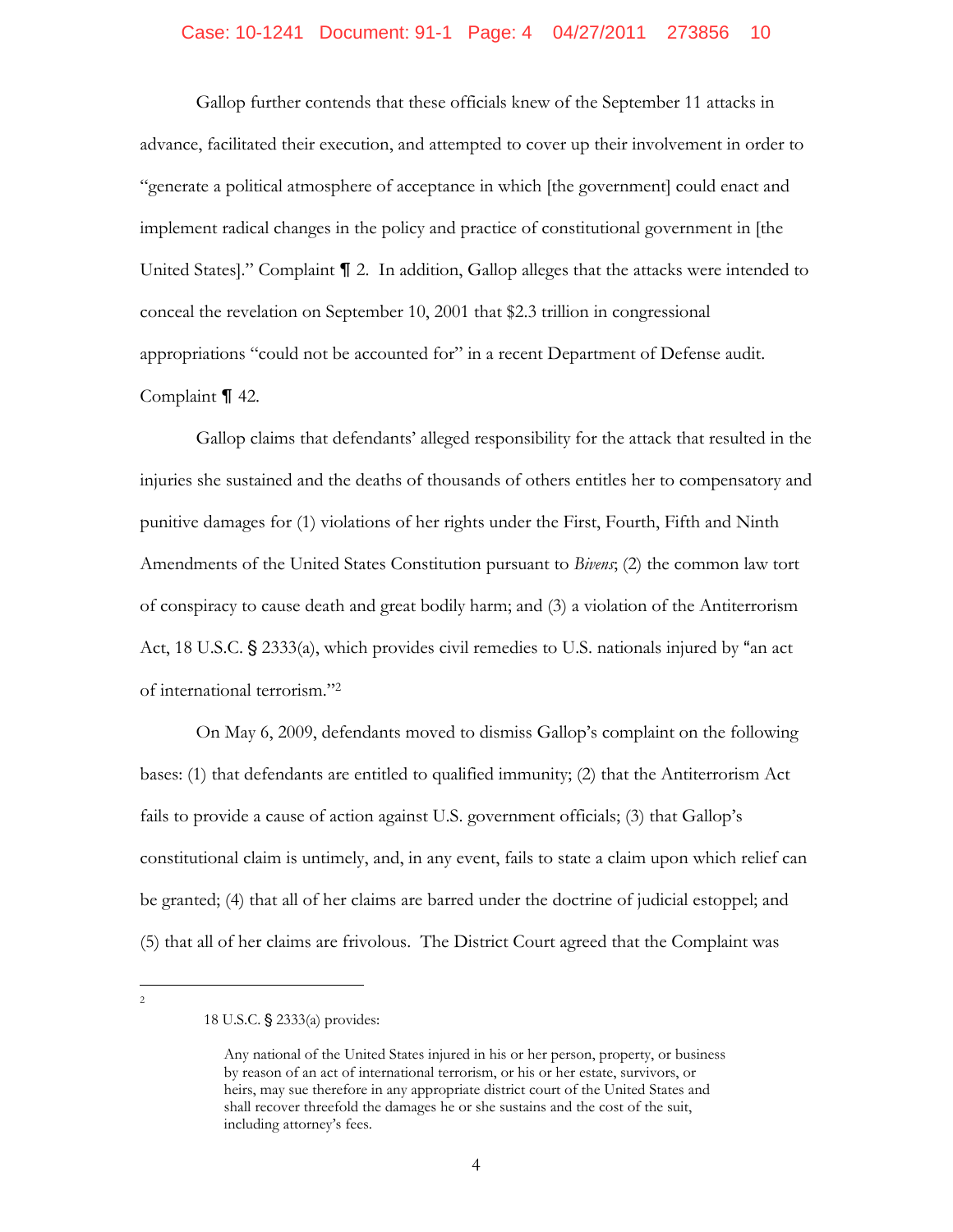## Case: 10-1241 Document: 91-1 Page: 5 04/27/2011 273856 10

frivolous and could not survive a motion to dismiss. *See Gallop v. Cheney*, No. 08 Civ. 10881, 2010 WL 909203, at \*3 (S.D.N.Y. Mar. 15, 2010).Accordingly, without reaching any of the government's other arguments, the District Court dismissed the complaint with prejudice. *Id.*

On appeal, Gallop argues that the District Court erred in concluding that the complaint failed to make out well-pleaded, non-conclusory factual allegations and erred in declining to provide her leave to amend her complaint.

# **DISCUSSION**

# **A.**

We review *de novo* the dismissal of a complaint for failure to state a claim upon which relief can be granted. *See, e.g., Maloney v. Soc. Sec. Admin.*, 517 F.3d 70, 74 (2d Cir. 2008). To survive dismissal, Gallop "must provide the grounds upon which [her] claim rests through factual allegations sufficient 'to raise a right to relief above the speculative level.'" *ATSI Commc'ns, Inc. v. Shaar Fund, Ltd.*, 493 F.3d 87, 98 (2d Cir. 2007) (quoting *Bell Atl. Corp. v. Twombly*, 550 U.S. 544, 555 (2007)). As the Supreme Court explained in *Ashcroft v. Iqbal*, a complaint that merely "tenders naked assertions devoid of further factual enhancement" fails to meet this standard. 129 S. Ct. 1937, 1949 (2009) (quotation marks and alterations omitted). Moreover, even if the complaint contains sufficiently "well-pleaded" allegations, "only a complaint that states a plausible claim for relief survives a motion to dismiss." *Id.* at 1950. A court may dismiss a claim as "factually frivolous" if the sufficiently well-pleaded facts are "clearly baseless"—that is, if they are "fanciful," "fantastic." or "delusional." *Denton v. Hernandez*, 504 U.S. 25, 32-33 (1992) (quoting *Neitzke v. Williams*, 490 U.S. 319, 325, 327, 328 (1989)) (quotation marks omitted).

**B.**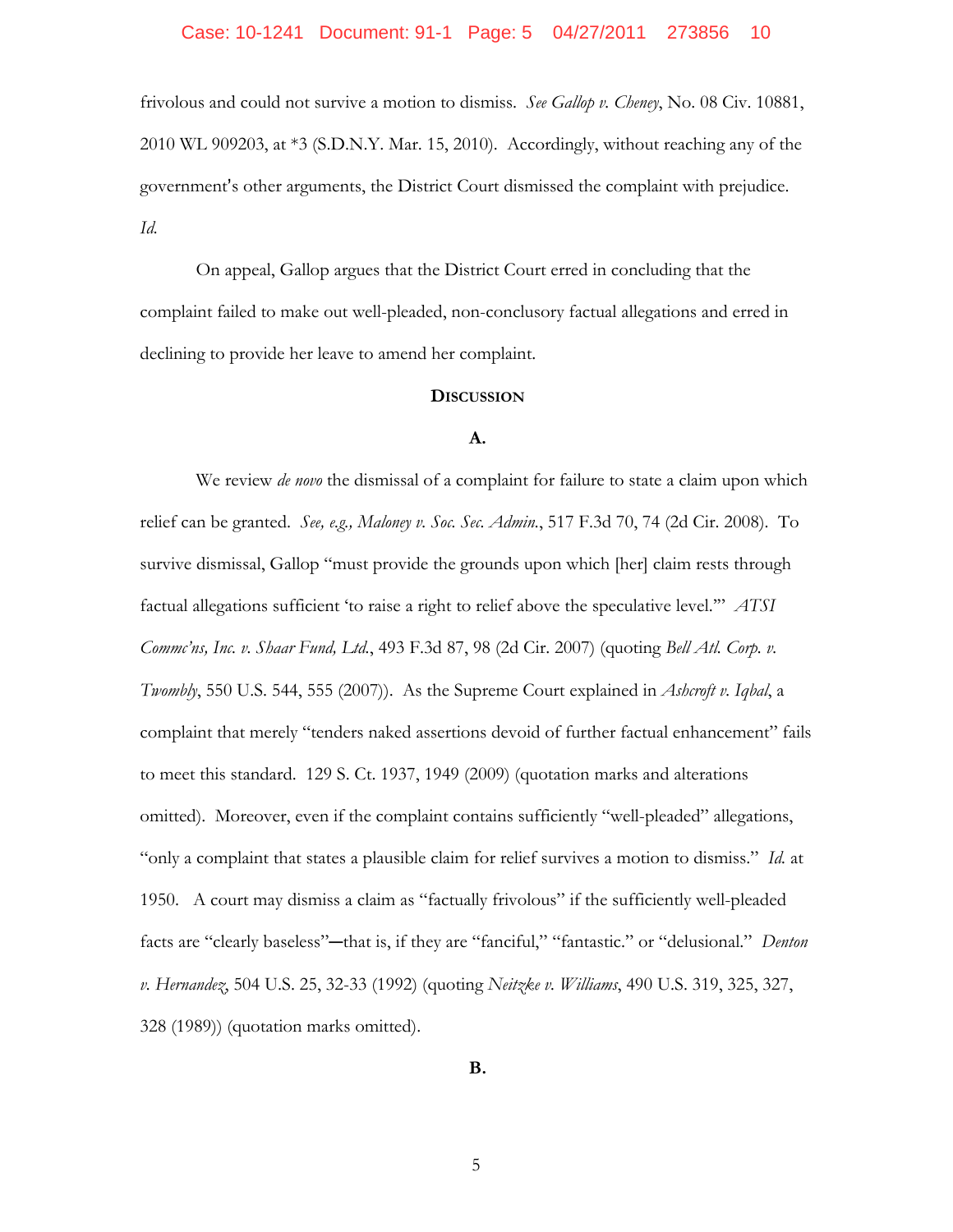## Case: 10-1241 Document: 91-1 Page: 6 04/27/2011 273856 10

After a *de novo* review, we have no hesitation in concluding that the District Court correctly determined that the few conceivably "well-pleaded" facts in Gallop's complaint are frivolous. While, as a general matter, Gallop or any other plaintiff certainly may allege that the most senior members of the United States government conspired to commit acts of terrorism against the Untied States, the courts have no obligation to entertain pure speculation and conjecture. Indeed, in attempting to marshal a series of unsubstantiated and inconsistent allegations in order to explain why American Airlines Flight 77 did not crash into the Pentagon, the complaint utterly fails to set forth a consistent, much less plausible, theory for what actually happened that morning in Arlington, Virginia. *See, e.g.*, Complaint & 3 (alleging that defendants may have caused "high explosive charges to be detonated inside the Pentagon");  $\P$  21 (alleging that defendants "may have employed Muslim extremists to carry out suicide attacks; or . . . may have used Muslim extremists as dupes or patsies"); *id.*  (alleging that "four planes" were in fact hijacked on the morning of September 11);  $\P$  33 (alleging that "[i]f Flight 77, or a substitute, did swoop low over the [Pentagon], to create the false impression of a suicide attack, it was then flown away by its pilot, or remote control, and apparently crashed somewhere else");  $\P$  40(d)(3) (alleging that apart from Flight 77 "a different, additional, flying object . . . hit the Pentagon");  $\P$  43 (alleging that there "may have been a missile strike, perhaps penetrating through to the back wall, which helped collapse the section that fell in, possibly augmented by explosives placed inside").

Furthermore and notwithstanding the unsupported assumptions regarding the fate of American Airlines Flight 77, the complaint also fails to plausibly allege the existence of a conspiracy among the defendants. For example, Gallop offers not a single fact to corroborate her allegation of a "meeting of the minds" among the conspirators. Complaint & 55. It is well settled that claims of conspiracy "containing only conclusory, vague, or general allegations of conspiracy to deprive a person of constitutional rights cannot withstand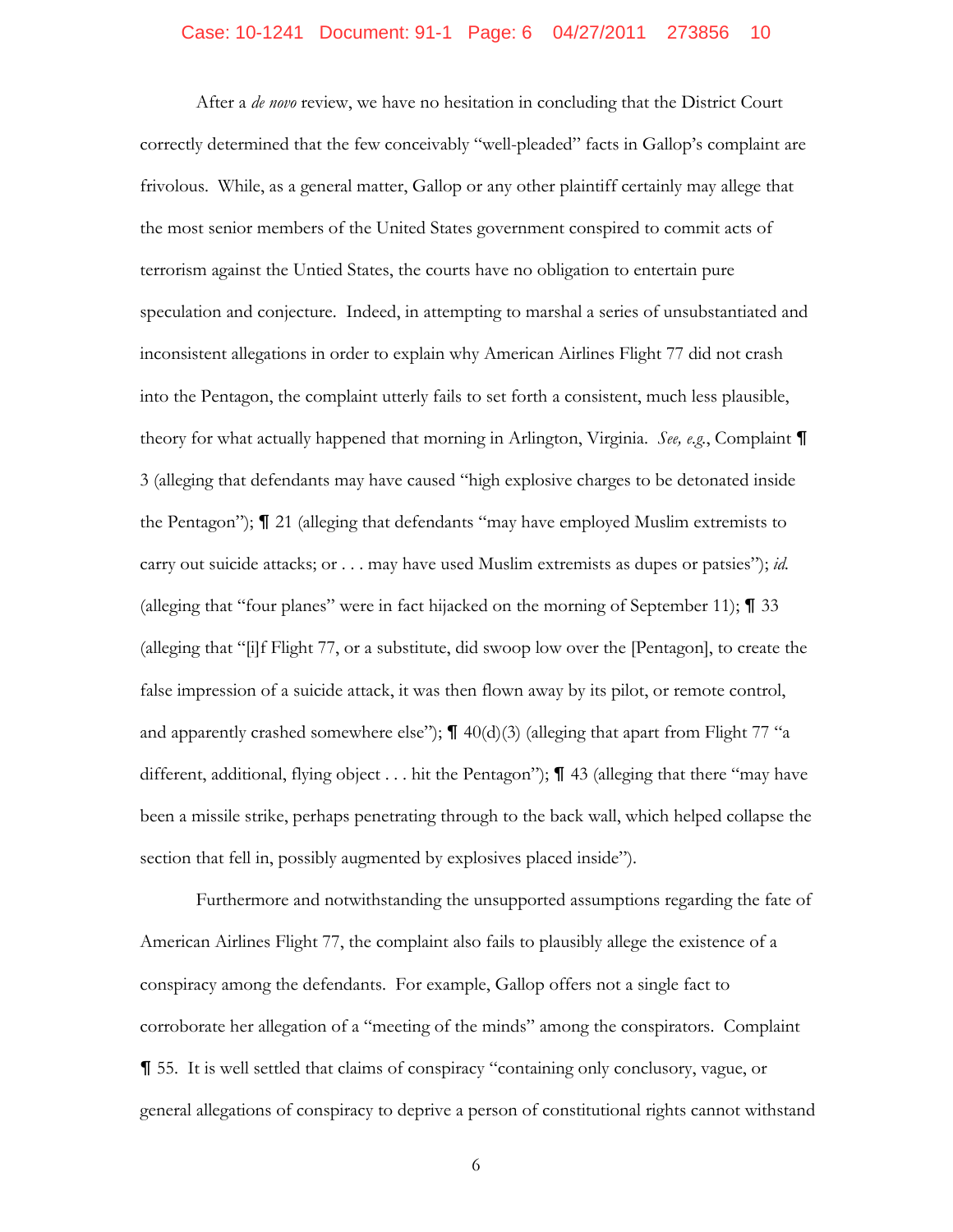## Case: 10-1241 Document: 91-1 Page: 7 04/27/2011 273856 10

a motion to dismiss." *Leon v. Murphy*, 988 F.2d 303, 311 (2d Cir. 1993) (quotation marks omitted). We therefore agree with the District Court that Gallop's allegations of conspiracy are baseless and spun entirely of "cynical delusion and fantasy." *Gallop*, 2010 WL 909203, at \*5. The District Court did not err in dismissing the complaint with prejudice.

Although, like the District Court, we do not reach the question of whether judicial estoppel bars Gallop's complaint, we note that the complaint is facially irreconcilable with factual allegations made by Gallop in other actions. *See Gallop v. Am. Airlines, Inc.*, No. 03 Civ. 1016, Order of Final Judgment at 2 (S.D.N.Y. Dec. 13, 2007) (dismissing with prejudice Gallop's complaint against various defendants alleging that American Airlines Flight 77 did crash into the Pentagon on September 11, 2001); V*adhan v. Riggs Nat'l Corp.*, No. 04 Civ. 7281, Amended Complaint  $\P$  2 (S.D.N.Y. Mar. 23, 2005) (alleging that defendants "ultimately facilitated . . . the terrorists being able to complete their terrorist deeds on September 11, 2001 by crashing four United States passenger airlines into the New York World Trade Center buildings, the United States Pentagon, and into a field in Shanksville, Pennsylvania"); *Burnett v. Al Baraka Investment*, No. 03 Civ. 5738, Complaint ¶ 9 (S.D.N.Y. Aug. 1, 2003) (alleging that "on September 11, 2001, al Qaeda co-conspirators . . . hijacked American Airlines Flight  $77 \ldots$  and crashed it into the Pentagon"). While Gallop's counsel asserted at oral argument that Gallop's inconsistent claims could be explained by the emergence of new evidence since her previous submissions, he did not identify any. We therefore do not know whether Gallop's reconsideration of the events of September 11, 2001 is the product of new evidence or of new counsel.

#### **C.**

On appeal, Gallop also contends that she should have been granted leave to amend the complaint. While leave to amend under the Federal Rules of Civil Procedure is "freely granted," *see* Fed. R. Civ. P. 15(a), no court can be said to have erred in failing to grant a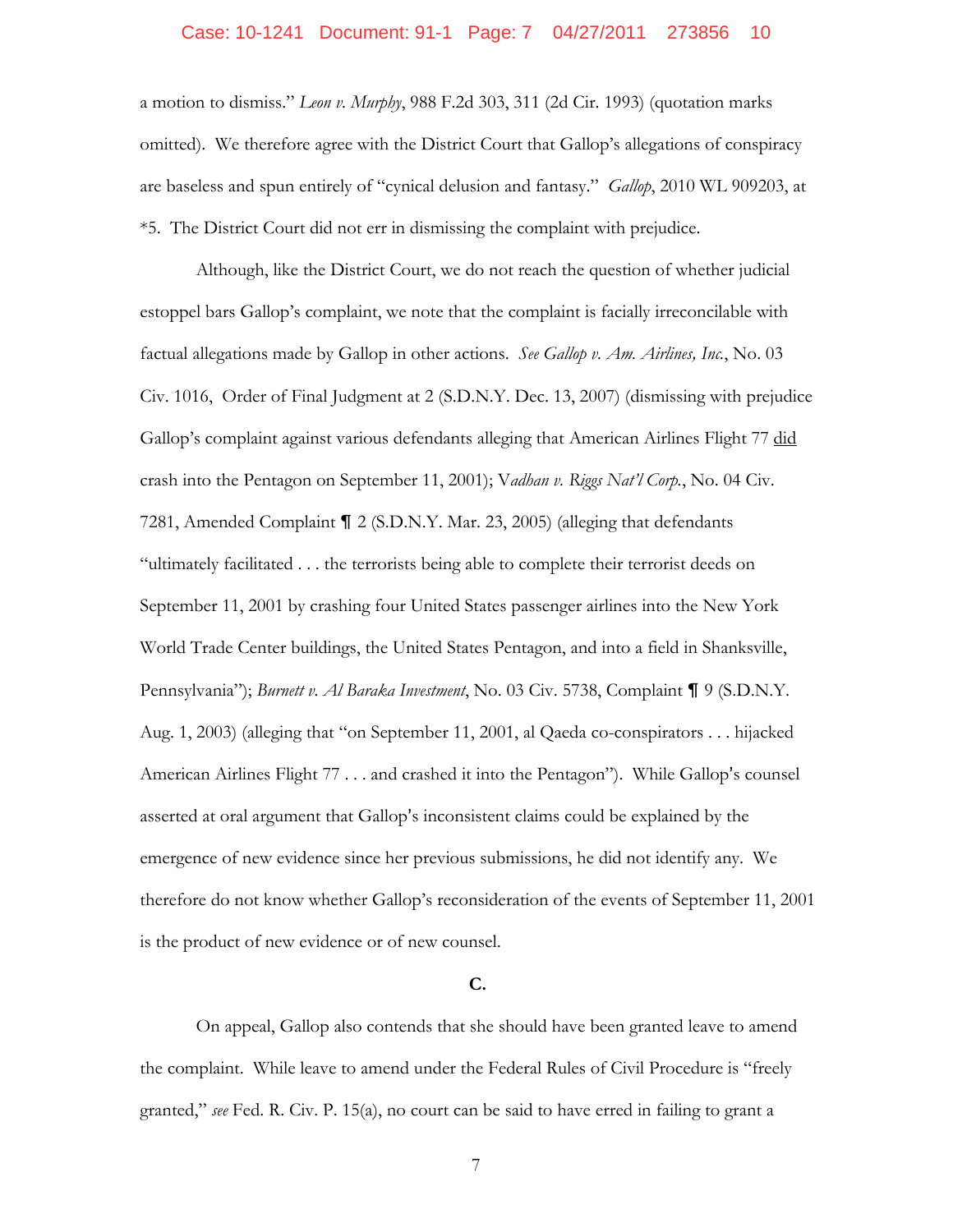#### Case: 10-1241 Document: 91-1 Page: 8 04/27/2011 273856 10

request that was not made. As a result, the "contention that the District Court abused its discretion in not permitting an amendment that was never requested is frivolous." *Horoshko v. Citibank, N.A.*, 373 F.3d 248, 249-50 (2d Cir. 2004). Moreover, in the absence of any indication that Gallop could—or would—provide additional allegations that might lead to a different result, the District Court did not err in dismissing her claim with prejudice. As we have had occasion to explain, "[a] counseled plaintiff is not necessarily entitled to a remand for repleading whenever he has indicated a desire to amend his complaint, notwithstanding the failure of plaintiff's counsel to make a showing that the complaint's defects can be cured." *Porat v. Lincoln Towers Cmty. Ass*=*n*, 464 F.3d 274, 276 (2d Cir. 2006).

# **D.**

Finally, while the government has not moved for sanctions, the record on appeal leaves no doubt that this appeal, to say nothing of the original complaint, was "brought without the slightest chance of success," and therefore should not have been brought at all, even if authorized by the client. *Bankers Trust Co. v. Publicker Indus., Inc.*, 641 F.2d 1361, 1367 (2d Cir. 1981). Pursuant to the terms of Federal Rule of Appellate Procedure 38, 28 U.S.C. ' 1927, and the inherent authority of the Court to consider sanctions on parties who pursue patently frivolous appeals and force this Court to consider—and the government to defend—vexatious litigation, we may, with adequate notice and opportunity to be heard, impose sanctions *nostra sponte*. *See* Fed. R. App. P. 38 ("If a court of appeals determines that an appeal is frivolous, it may, after a separately filed motion or notice from the court and reasonable opportunity to respond, award just damages and single or double costs to the appellee."); 28 U.S.C.  $\frac{6}{5}$  1927 ("Any attorney or other person admitted to conduct cases in any court of the United States or any Territory thereof who so multiplies the proceedings in any case unreasonably and vexatiously may be required by the court to satisfy personally the excess costs, expenses, and attorneys' fees reasonably incurred because of such conduct.");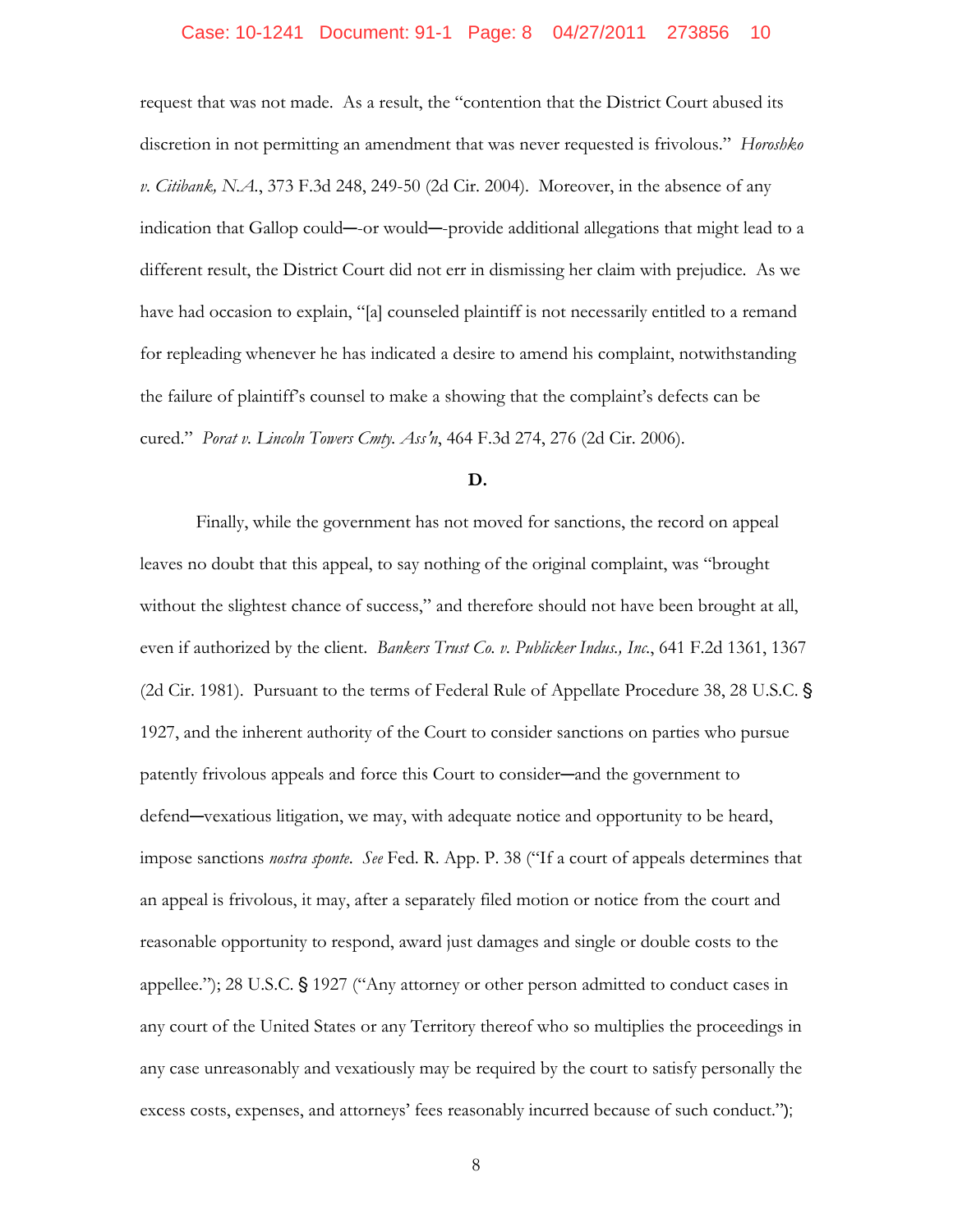*Chambers v. NASCO, Inc.*, 501 U.S. 32, 45-46 (1991) (discussing the "inherent power" of the court to impose sanctions on a party who has "acted in bad faith, vexatiously, wantonly, or for oppressive reasons") (quotation marks omitted); *Cooter & Gell v. Hartmarx Corp.*, 496 U.S. 384, 408 (1990) (discussing the authority of appellate courts to impose sanctions under Rule 38); *Revson v. Cinque & Cinque, P.C.*, 221 F.3d 71, 78-79 (2d Cir. 2000) (discussing the authority of appellate courts to impose sanctions under 28 U.S.C. § 1927 and under their inherent power to sanction parties and their attorneys); *In re JC's East, Inc.*, 84 F.3d 527, 532 (2d Cir. 1996) (discussing the authority of appellate courts to impose sanctions under Rule 38); *DeLuca v. Long Island Lighting Co.*, 862 F.2d 427, 430 (2d Cir. 1988) (discussing same); *DLC Mgmt. Corp. v. Town of Hyde Park*, 163 F.3d 124, 136 (2d Cir. 1998) (discussing the "inherent power" of appellate courts to impose sanctions).

As in *United States v. Potamkin Cadillac Corp*., 689 F.2d 379 (2d Cir. 1982), this appeal was an unnecessary imposition "on the government which is forced to defend against the appeal and on the taxpayers who must pay for that defense." *Id.* at 382. Accordingly, Gallop and her counsel are hereby ordered to show cause in writing within thirty days from the date of entry of this order why they should not pay double costs and damages in the amount of \$15,000, for which they would be jointly and severally liable, under Rule 38, 28 U.S.C. § 1927, and the inherent power of this Court. *See, e.g., Knipe v. Skinner*, 999 F.2d 708, 711 (2d Cir. 1993) (ordering *nostra sponte* that counsel show cause why he should not pay double costs and fees under Rule 38).3 The government shall file a letter-brief within three days of Gallop's counsel's submission stating its views, if any, on the question of sanctions.

 $\overline{a}$ 

<sup>&</sup>lt;sup>3</sup> As we have previously stated, "since attorney and client are in the best position between them to determine who caused this appeal to be taken," the prudent course for this Court is to impose joint and several liability. *Potamkin*, 689 F.2d at 382; *see also In re JC*=*s East, Inc.*, 84 F.3d at 532 (ordering that "appellants and their attorney, who are in the best position to allocate responsibility for bringing this appeal, show cause within thirty days why they should not be sanctioned, with joint and several liability") (citation omitted).